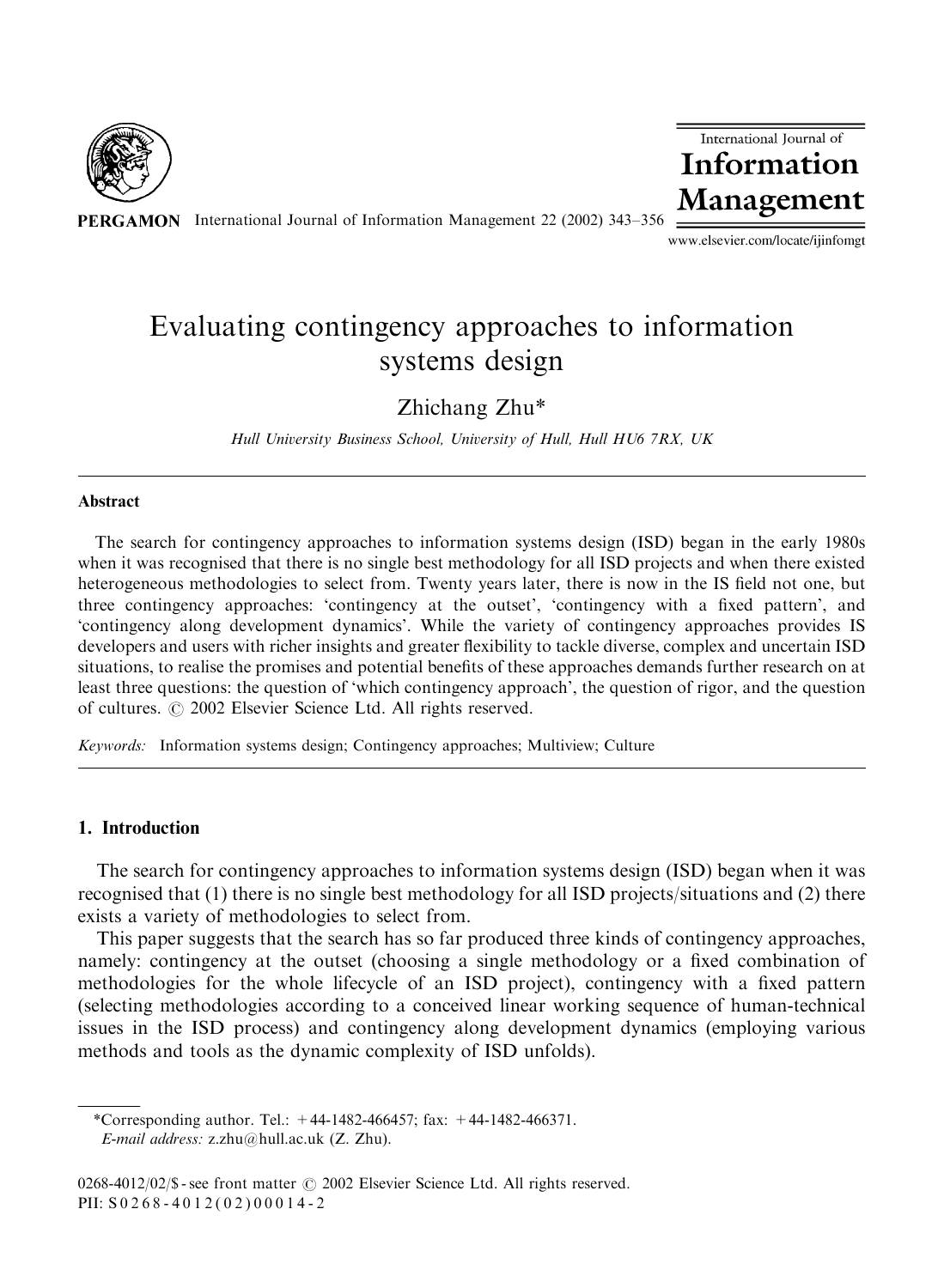The development of contingency approaches in such a historical order is not accidental but was informed by the failures (and successes) in ISD practice in the last twenty years, as well as by advances in other disciplines such as sociology, organisation studies, cognitive sciences, systems and management sciences (see, e.g., Burns & Stalker, 1961; Child, 1984; Flood & Jackson, 1991; Galbraith, 1973; Kast & Rosenzweig, 1981; Lawrence & Lorsch, 1969; Perrow, 1973; Pugh & Hickson, 1976; Thompson, 1967).

This paper is not particularly concerned with the wider debate since the 1970s on the contingency approach to organisational management in general (for an introduction to that significant debate see, e.g., Donaldson, 1985, 1995, 2001); rather, it will mainly address the ongoing search in the field of information systems for flexible, rigorous and workable design approaches.

Further, the paper will not present the details of each contingency ISD approach (interested readers may consult related materials listed in the references). The major objective of the paper is to bring together and present to the IS community an overview of the variety of such approaches, to surface their assumptions, to analyse similarities and differences, and to suggest directions for further research.

### 2. Contingency at the outset

As early as 1981, it was established that one serious deficiency in ISD is the lack of recognition that different projects require different development approaches. No longer could developers apply the same development methodology to all ISD projects, systems or situations. The ability to choose the most appropriate methodology or a combination of methodologies to fit a particular case was seen as increasingly important (McFarlan, 1981).

The issue of selecting methodologies became more realistic and urgent when the prototyping methodology became available in the early 1980s in addition to the more traditional system life cycle methodology (SLCM). It is further claimed that there was a third methodology: a 'mixed methodology' that integrated 'the best' of the two methodologies—SLCM and prototyping (Alavi, 1984a, b; Alter, 1977; Boar, 1984; Dennis, Burns, & Gallupe, 1987; Earl, 1982; Gorry & Scott Morton, 1971; Martin, 1982; Naumann & Jenkins, 1982; Naumann, Jenkins, & McKeen, 1980). The major rationale behind the favouring of combined methodologies at that time was usually that complementary use of prototyping might help clarify user requirements, especially during the initial analysis phase of the formal SLCM process (Alavi, 1984a, b; Gorry & Scott Morton, 1971).

As selecting methodology(ies) became realistic and necessary, approaches that assist and guide such a selection needed to be, and indeed have been, sought. These approaches have, since then, often been called contingency approaches; some prefer other names, e.g., 'situational approaches' (Saarinen, 1990).

The type of contingency approaches available at that time reflected an assumption that it is possible and necessary to classify system (project) types and to match them with corresponding development strategies. I call this kind of approach 'contingency at the outset', since it emphasises (1) selecting a single methodology or a fixed combination of methodologies before developers begin their project, and (2) subsequently following the same selected methodology or combination